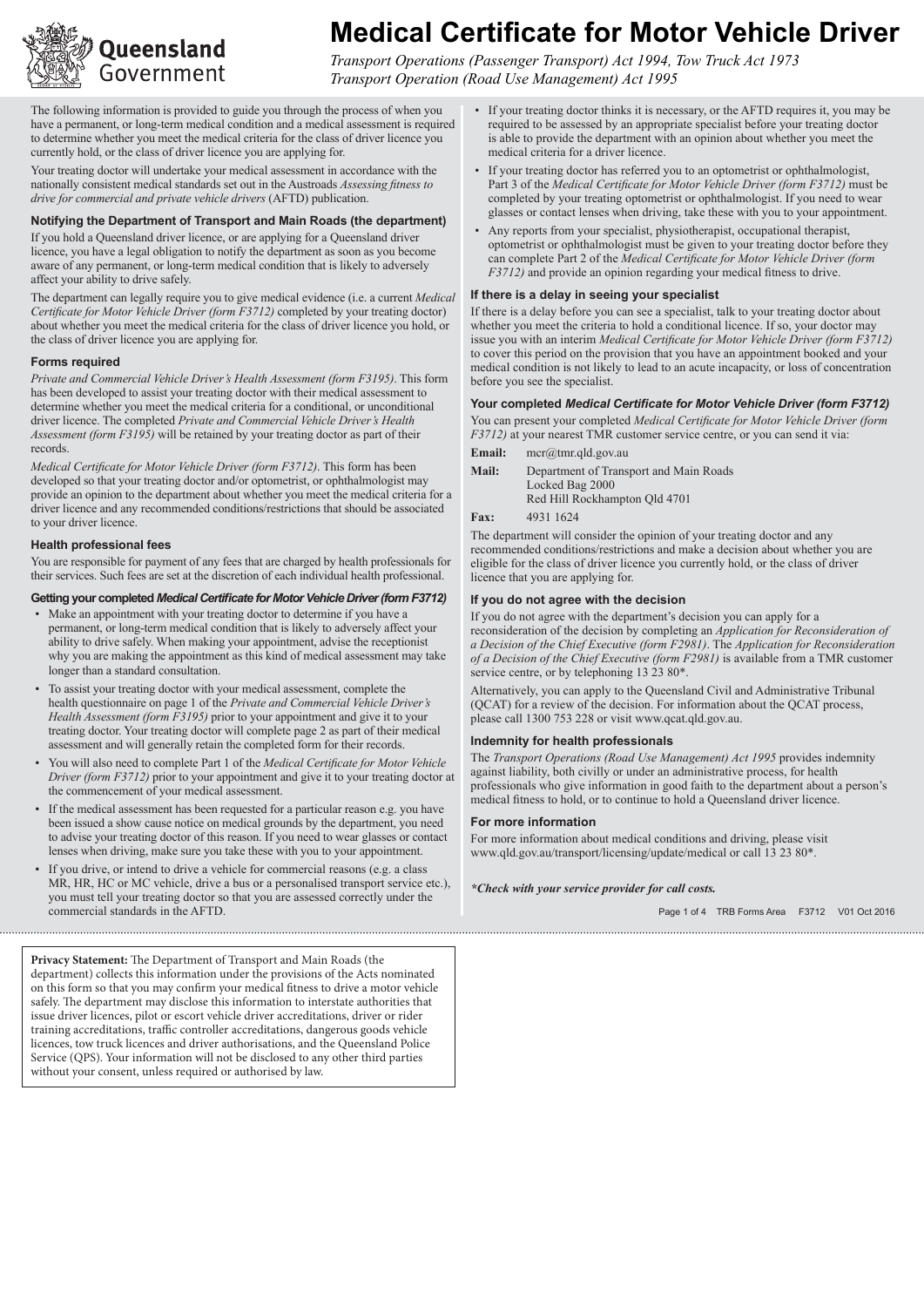

# **Medical Certificate for Motor Vehicle Driver**

*Transport Operations (Passenger Transport) Act 1994, Tow Truck Act 1973 Transport Operation (Road Use Management) Act 1995*

**3. Do you drive, or intend to drive–**

 $No \frown$  Yes  $\blacktriangleright$  see note\*

 $No \t\Gamma$  Yes see note\*

• a vehicle with a GVM of more than 8t (class MR, HR, HC, MC, UD)?

• a public passenger vehicle (e.g. a bus or a personalised transport vehicle)?

• a vehicle transporting dangerous goods in a receptacle with a

This form has been provided so that your treating doctor, optometrist or ophthalmologist (if required) may provide their opinion about whether you meet the medical and/or visual standards for a driver licence for the class/es of licence you currently hold, or the class of driver licence you are applying for.

**Part 1** of this form should be completed by you before giving the form to your treating doctor.

**Part 2** should be completed by your treating doctor after considering any report from a specialist, optometrist or ophthalmologist (if required).

Part 3 should be completed by your treating optometrist/ophthalmologist if your vision or eye disorder is not rectified by wearing glasses or contact lenses.

This medical assessment should be conducted in accordance with the national medical standards in the Austroads *Assessing fitness to drive for commercial and private vehicle drivers* (AFTD) publication. This publication is available from the Austroads website www.austroads.com.au. For more information about medical fitness to drive, please visit www.qld.gov.au/transport/licensing/update/medical.

**Important:** Parts 1 and 2 of this form **must** be completed in full or it will not be accepted by the Department of Transport and Main Roads.

### **Part 1 - Personal Details** (to be completed by the **driver**)

### **1. Personal details**

| Family name                                                                                                                        |                                                                                                                                             | capacity of more than 500L or 500kgs?<br>Yes $\Box$ see note*<br>No                                                                                                                                                                                                                                                                                                                                                                                                                                                                                                                                                  |
|------------------------------------------------------------------------------------------------------------------------------------|---------------------------------------------------------------------------------------------------------------------------------------------|----------------------------------------------------------------------------------------------------------------------------------------------------------------------------------------------------------------------------------------------------------------------------------------------------------------------------------------------------------------------------------------------------------------------------------------------------------------------------------------------------------------------------------------------------------------------------------------------------------------------|
| Given name/s                                                                                                                       |                                                                                                                                             | *Note: To assist your treating doctor with your medical assessment, please complete page 1 of the Private and Commercial Vehicle Driver's<br>Health Assessment (form F3195) prior to attending your appointment. You will be assessed against the commercial standard in the AFTD.                                                                                                                                                                                                                                                                                                                                   |
| Date of birth (dd/mm/yyyy)                                                                                                         | Contact number                                                                                                                              | 4. Do you need to wear glasses or contact lenses for driving?<br>Yes<br><b>No</b>                                                                                                                                                                                                                                                                                                                                                                                                                                                                                                                                    |
| <b>Residential address</b>                                                                                                         |                                                                                                                                             | 5. Has your most recent driver licence been cancelled, or                                                                                                                                                                                                                                                                                                                                                                                                                                                                                                                                                            |
|                                                                                                                                    | Postcode<br>Postal address (if same as residential address, write 'as above')                                                               | downgraded on medical grounds, or have you been<br>given a notice proposing the cancellation, or<br>downgrade of your driver licence on medical grounds<br>by any driver licensing authority, or police officer?<br>Yes<br><b>No</b>                                                                                                                                                                                                                                                                                                                                                                                 |
|                                                                                                                                    | Postcode                                                                                                                                    | 6. Do you agree to the amendment of your driver licence<br>for the purpose of adding/removing a condition from<br>your driver licence, or for the purpose of adding/removing<br>a class of licence from your driver licence?                                                                                                                                                                                                                                                                                                                                                                                         |
| Email address                                                                                                                      |                                                                                                                                             | No If your driver licence requires amendment<br>Yes<br>you will need to complete a separate Driver<br>Licence Admendment (form F4358), which                                                                                                                                                                                                                                                                                                                                                                                                                                                                         |
| Licence number (if known)                                                                                                          | State/Territory/Country of issue                                                                                                            | may delay the reissue of your driver licence.<br>7. Driver's declaration:<br>I declare that the information I have provided on this form and to my treating doctor                                                                                                                                                                                                                                                                                                                                                                                                                                                   |
| Motorbike (RE or R) $\vert$<br>Car(C)<br>Light Rigid $(LR)$<br>Medium Rigid (MR)                                                   | 2. What class/es of licence are you applying for or currently hold?<br>Heavy Rigid (HR)<br>Heavy Combination (HC)<br>Multi-Combination (MC) | is true and complete.<br>I understand that the Department of Transport and Main Roads (the department)<br>may contact my treating doctor for further information about my medical fitness to<br>drive, or to clarify the information that has been provided in this form. I authorise the<br>department to contact my relevant health professional as it relates to my suitability to<br>apply for, or hold a drivers licence.<br>I further understand that action may be taken to amend, suspend, or cancel my driver<br>licence if it is proven the driver licence was obtained on the basis of information that I |
|                                                                                                                                    | Specially Constructed Vehicle(UD)                                                                                                           | knew was false or misleading, and that I may be prosecuted as a result.<br>Driver's signature<br>Date                                                                                                                                                                                                                                                                                                                                                                                                                                                                                                                |
| (To be completed by the treating doctor if the driver is 75 years or older<br>or question 5B of Part 2 has been completed)<br>Name | Page 2 of 4 TRB Forms Area F3712 V01 Oct 2016                                                                                               | fold hen                                                                                                                                                                                                                                                                                                                                                                                                                                                                                                                                                                                                             |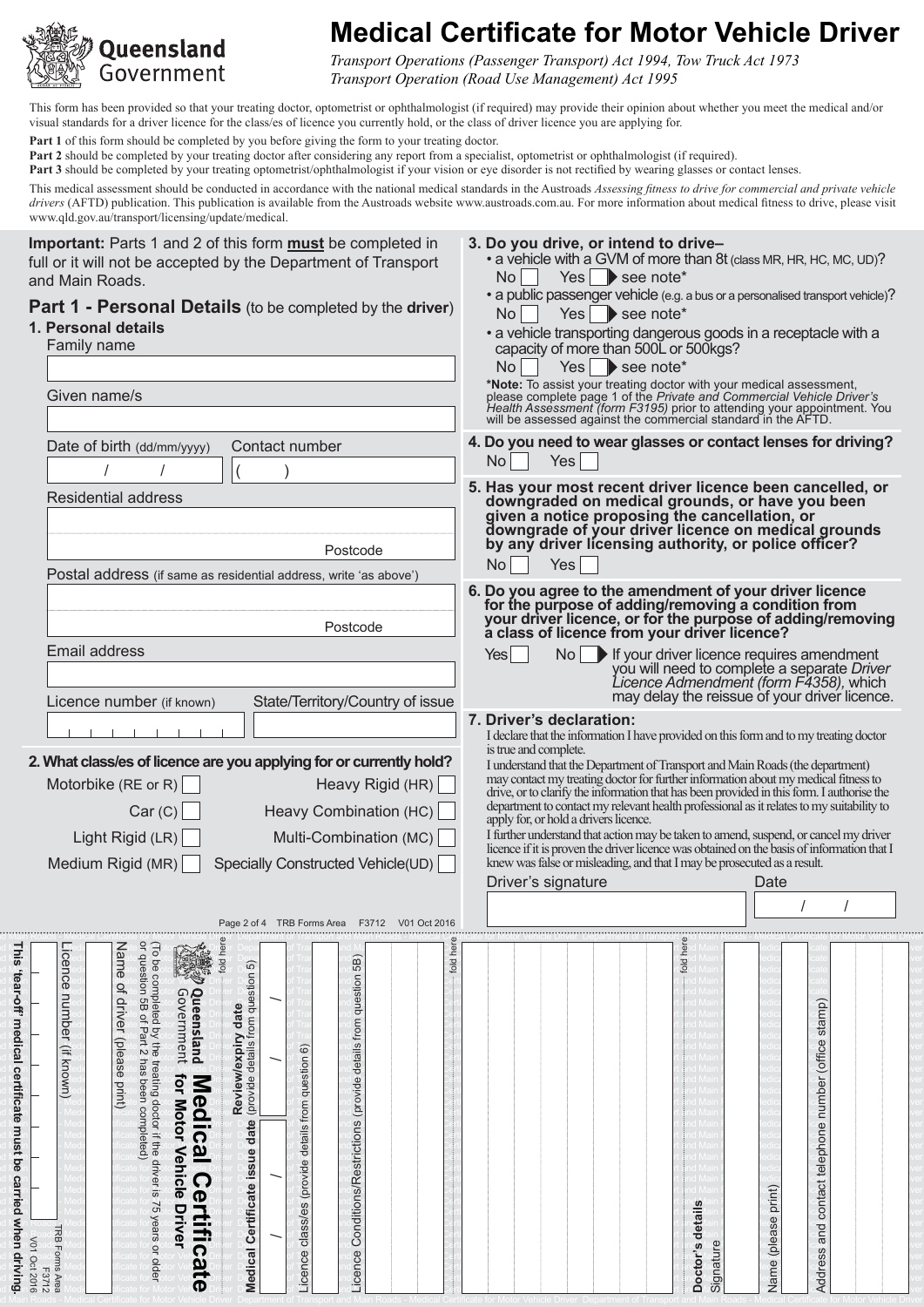### **Part 2 - Medical Assessment** (to be completed by the **treating doctor**)

|                                        | <b>Important Information</b>                                                                                                                                              | <b>B.</b><br>Meets the medical criteria for a conditional licence.                               |
|----------------------------------------|---------------------------------------------------------------------------------------------------------------------------------------------------------------------------|--------------------------------------------------------------------------------------------------|
|                                        | • Your medical assessment must be conducted in accordance with the medical<br>standards in Austroads Assessing fitness to drive for private and commercial                | Please mark one or more of the following boxes to<br>indicate the conditions.                    |
|                                        | motor vehicle drivers (AFTD) publication, which is available at                                                                                                           | person has a permanent or long-term medical                                                      |
|                                        | www.austroads.com.au.                                                                                                                                                     | condition, which is not likely to adversely affect their                                         |
|                                        | • You must assess the person against the commercial standards if they are:<br>- applying for, or currently hold a class MR, HR, HC or MC driver licence                   | ability to drive safely and requires a further medical<br>review (M condition will be added)*    |
|                                        | - driving, or intending to drive a public passenger vehicle (e.g. a bus or a                                                                                              | What is the medical certificate expiry date?                                                     |
|                                        | personalised transport service etc.), or a vehicle to transport dangerous goods in<br>a receptacle with a capacity of more than 500L or 500kg.                            |                                                                                                  |
|                                        | • If the AFTD states that assessment by a specialist is required, then you must refer                                                                                     | (the expiry date must not be longer than the review period                                       |
| the person to the relevant specialist. |                                                                                                                                                                           | stated in the AFTD, or if the person is 75 years or older the                                    |
|                                        | • If you are uncertain about the impact of the person's medical condition on their<br>ability to drive safely, you can refer the person to a specialist, physiotherapist, | maximum period is from date of issue)                                                            |
|                                        | occupational therapist, optometrist or ophthalmologist for an opinion.                                                                                                    | vehicle must be fitted with an automatic transmission<br>(A condition will be added)             |
|                                        | • Do not complete Part 2 Medical Assessment until you have received all of the<br>necessary reports back from the person's specialist, physiotherapist, occupational      | vehicle must be fitted with a synchromesh gearbox                                                |
|                                        | therapist, optometrist or ophthalmologist.                                                                                                                                | (B condition will be added)                                                                      |
|                                        | • All driver licensing decisions are the responsibility of the Department of<br>Transport and Main Roads and your recommendation regarding the person's                   | vehicle must be modified to suit the person's physical<br>disability (V condition will be added) |
|                                        | medical fitness to drive, is considered as part of the decision making process.                                                                                           | Please specify the type of vehicle modification/s                                                |
|                                        | • For more information on medical conditions and driving please visit                                                                                                     |                                                                                                  |
|                                        | www.qld.gov.au/transport/licensing/update/medical or call 13 23 80.                                                                                                       |                                                                                                  |
|                                        | 1. Were you familiar with this person's medical history                                                                                                                   | other condition/s and/or restriction/s<br>(M condition will be added)*                           |
|                                        | prior to this assessment?                                                                                                                                                 | Please specify the type of condition/s and/or restriction/s                                      |
|                                        | <b>No</b><br>Yes   How long has this person been treated at                                                                                                               |                                                                                                  |
|                                        | this medical practice?                                                                                                                                                    |                                                                                                  |
|                                        | weeks/months/years                                                                                                                                                        |                                                                                                  |
|                                        | See Question 5 on Part 1 of this form. If you are not familiar with the<br>person's medical history, or you haven't been involved in any previous                         |                                                                                                  |
|                                        | assessment of the person's medical fitness to drive, this assessment                                                                                                      | (refer to Table 4 Licence Conditions on page 23 of the AFTD)                                     |
|                                        | should generally be more thorough than a normal consultation. Particularly<br>where the person has had their driver licence suspended, cancelled, or                      | What is the medical certificate expiry date?                                                     |
|                                        | downgraded on medical grounds.                                                                                                                                            |                                                                                                  |
|                                        | 2. What is your assessment of the person's visual acuity?                                                                                                                 | C.<br>Does not meet the medical criteria for a driver licence.                                   |
|                                        | Do not complete if Part 3 has been completed by an optometrist or<br>ophthalmologist.                                                                                     | *You must complete the tear off Medical Certificate for                                          |
|                                        |                                                                                                                                                                           |                                                                                                  |
|                                        |                                                                                                                                                                           | Motor Vehicle Driver located at the bottom of page 2.                                            |
|                                        | R<br>6/<br>6/<br>Binocular<br>6/                                                                                                                                          |                                                                                                  |
|                                        | 2.1 Visual fields (confrontation to each eye)                                                                                                                             | 6. What medical standard did you refer to in the AFTD for                                        |
|                                        | Abnormal<br>Normal                                                                                                                                                        | this medical assessment?                                                                         |
|                                        | 3. Does this person need to wear glasses or contact                                                                                                                       | A class C (car), RE or R (motorcycle),<br>Private<br>LR (light rigid) driver licence, unless the |
|                                        | lenses for driving?<br>Do not complete if Part 3 has been completed by an optometrist or                                                                                  | person is authorised, or applying for                                                            |
|                                        | ophthalmologist.                                                                                                                                                          | authorisation to carry public passengers                                                         |
|                                        | <b>No</b><br>Yes <sub>l</sub><br>Code S will be shown on the licence.                                                                                                     | (for hire or reward) or dangerous goods.                                                         |
|                                        | 4. Does this person have any other vision or eye                                                                                                                          | Commercial ▶ A class MR (medium rigid), HR (heavy                                                |
|                                        | disorders?                                                                                                                                                                | rigid), HC (heavy combination), MC (multi-                                                       |
|                                        | Part 3 may be required to be completed if the disorder is not rectified by<br>wearing glasses or contact lenses.                                                          | combination) driver licence, a person who<br>is authorised or apply for authorisation to         |
|                                        | No<br>$Yes \rightarrow Code M$ may be shown on the licence.                                                                                                               | carry public passengers (for hire or reward)                                                     |
|                                        | 5. Please choose one recommendation (A, B or C)                                                                                                                           | or dangerous goods.                                                                              |
|                                        | regarding the person's medical fitness to drive.                                                                                                                          | In your opinion, the person meets the above medical                                              |
|                                        | Meets the medical criteria for an unconditional<br>А.                                                                                                                     | standard to hold what class/es of licence?                                                       |
|                                        | <b>licence.</b> Please mark one of the following boxes to                                                                                                                 |                                                                                                  |
|                                        | indicate the reason why.<br>person does not have a permanent or long-term                                                                                                 | Doctor's details (please print)                                                                  |
|                                        | medical condition                                                                                                                                                         | Contact number<br>Name                                                                           |
|                                        | person has a permanent or long-term medical                                                                                                                               |                                                                                                  |
|                                        | condition and the AFTD provides the person is fit to<br>hold an unconditional licence                                                                                     | Email address                                                                                    |
|                                        | person's medical condition has improved. The person                                                                                                                       |                                                                                                  |
|                                        | no longer needs a conditional licence and requires no<br>further medical review (M condition will be removed)                                                             |                                                                                                  |
|                                        | person has a non-progressive medical condition,                                                                                                                           | Address (office stamp)                                                                           |
|                                        | which does not require a further medical review and                                                                                                                       |                                                                                                  |
|                                        | they do not need to drive a modified vehicle, or a<br>vehicle that has an automatic transmission                                                                          |                                                                                                  |
|                                        | person is 75 years or older and has no permanent or                                                                                                                       | Signature<br>Date                                                                                |
|                                        | long-term medical condition*                                                                                                                                              |                                                                                                  |
|                                        | What is the medical certificate expiry date?                                                                                                                              |                                                                                                  |